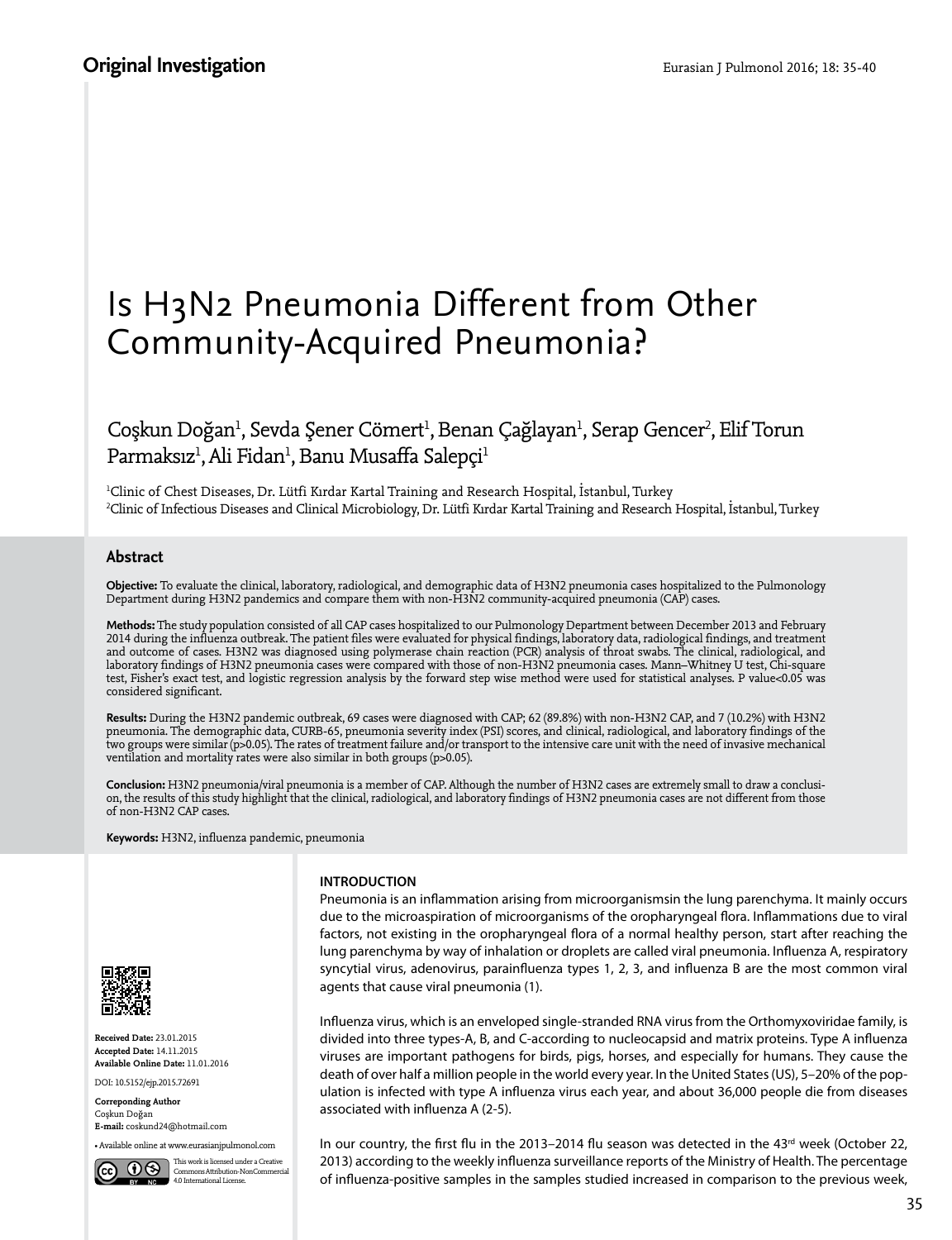and as of the 48<sup>th</sup> week, it was reported that H3N2 (influenza type A) was seen more in this season than were the other types of influenza (6).

Our study was planned retrospectively in order to evaluate the results of treatment and demographic, clinical, laboratory, and radiological features of the patients hospitalized at Chest Diseases Clinic with a diagnosis of H3N2 pneumonia in the 2013–2014 flu season and during H3N2 pandemic and to compare with the features of other pneumonia patients-i.e., other than those infected with H3N2-who were hospitalized with the diagnosis of community-acquired pneumonia (CAP) in the same period.

#### **METHODS**

In the December 2013–February 2014 flu season, a total of 83 patients who were hospitalized in the Chest Diseases Clinic of Dr. Lütfi Kırdar Kartal Training and Research Hospital with the diagnosis of pneumonia were analyzed retrospectively. Because of having hospital-acquired pneumonia and, 14 of these patients were excluded from the study. In accordance with the Diagnosis and Treatment Reconciliation Report (RR) for CAP in adults of the Turkish Thoracic Society (TTS), 69 patients diagnosed with pneumonia were included in the study (7). Demographic data; anamnesis, physical examination findings (PE); and clinical, radiological, and laboratory characteristics of the patients included in the study were recorded. Moreover, treatments administered to all patients and invasive mechanical ventilation (IMV) or noninvasive mechanical ventilation (NIMV) and intensive care support use/requirements were recorded during the treatment process. For the diagnosis of H3N2, nasopharyngeal/ throat swab samples were taken from all patients admitted with the diagnosis of CAP between the work dates. For this, on the first day of the hospitalization, patient's nasopharyngeal or nasal swab samples were taken with a special swab by the doctor or assistant health personnel who were trained on this issue previously and transported to a virology laboratory determined by the Ministry of Health in a viral transport medium in accordance with the cold chain and biosafety rules. The results were reported from the center within a maximum of 48 hours. While the results of swab samples of the cases sent with the suspicion of pandemic H3N2 were awaited, oseltamivir (150–300 mg/day) oral therapy was started empirically to patients with high clinical suspicion. Simultaneously with this treatment, an appropriate antibiotic was also started in accordance with the TTS-CAP-RR (7). Patients whose H3N2 diagnosis was found positive in the swab sample and who were treated with the diagnosis of pneumonia and the patients whose H3N2 diagnosis was found negative and got the diagnosis of other CAP were divided into two groups and their data were documented. The diagnosis of H3N2 pneumonia was made in the presence of lesions whose H3N2 virus was proven in swab sample, that are consistent with the clinic of pneumonia and suggest pneumonia radiologically.

In both groups, demographic data such as age, gender, comorbidities, symptoms, PE findings, posterior-anterior chest radiograph (PACR) and computed tomography (CT) findings, laboratory findings, arterial blood gas (ABG) results, hospitalization time, CURB-65 in accordance with TTS-CAP-RR, pneumonia severity index (PSI) scores, and MV (IMV and/or NIMV) support/intensive care necessity were recorded and compared with each other.

#### **Statistical Analysis**

Statistical analysis was performed using the software SPSS 17.0 (Statistical Package for the Social Sciences Statistics for Windows, Version 17.0.; Chicago, IL, USA). Continuous variables were expressed

as mean±standard deviation and categorical variables as percentage in descriptive statistics. Because the number of samples in the H3N2 group is low, non-parametric tests were used in the intergroup comparisons. While the Mann–Whitney U test was performed for the comparisons of continuous variables, chi-square or Fisher's exact test was used for categorical data. In all study groups, the effect of H3N2 pneumonia on the requirement of MV support/intensive care for the treatment during the hospitalization was assessed with exact logistic regression analysis method. p<0.05 was accepted significant for statistical significance in all tests.

#### **RESULTS**

A total of 69 CAP patients, 7 (10.2%) of whom had H3N2 pneumonia, were included in the study. In the H3N2 pneumonia group, 6 (85.7%) patients were female and 1 (14.3%) was male; their mean age was 57.4±21.5 years (min: 25 max: 95). The most common symptoms were cough (100%), and the most common PACR finding was reticular appearance in all bilateral zones and the most common concomitant disease was chronic cardiovascular system diseases (71.4%). Clinical, radiological, demographic findings, CURB-65 values, and PSI scores of the cases in the H3N2 pneumonia group are summarized in Table 1, laboratory values in Table 2 and the antibiotic treatment that was started empirically in Table 3. In this group, blood and sputum cultures of all of the cases were sent and no reproduction occurred in cultures. MV support was applied in 5 of the patients (71.4%) (NIMV in 3 cases and IMV in 2 cases) in intensive care, 7 (100%) patients were discharged with recovery and none of the patients died. The total number of the days of staying at the hospital is 8.29±7 days in this group.

In the CAP group, 29 (46.8%) patients were female and 33 (53.2%) of patients were male; the mean age was 67.2±16.1 years (min: 22 max: 90). The most common symptom was cough (88.7%), the most common PACR finding was unilateral infiltration (56.5%) and the most common comorbidity was chronic cardiovascular system diseases (45.1%). Clinical, radiological, and demographic findings; CURB-65 values; and PSI scores of the patients in this group are summarized in Table 1, laboratory values in Table 2, and antibiotic treatment that was started empirically in Table 3. Sputum culture was taken in 28 (45.2%) of the cases, reproduction occurred in 2 of them (3.2%) and the most frequently reproducing microorganism was *Pseudomonas aeruginosa* in two cases. Blood cultures from 35 patients (3.2%) were sent; reproduction occurred in 4 of these cases, and *Staphylococcus hominis* was the reproducing microorganism in these 4 cases. MV support was applied in 17 cases (27.4%) in intensive care (NIMV in 7 cases and IMV in 10 cases), 1 (1.6%) patient died, and 68 (98.4%) patients were discharged with recovery. The total stay at the hospital in this group was  $7.11\pm4.9$  days.

Mortality rates, CURB-65, PSI scores, and most demographic, clinical, and laboratory values were not significantly different between the two groups evaluated in our study. Although a tendency was seen in favor of H3N2 pneumonia in female gender (85.7% vs. 46.8%, p=0.11), the difference between the two groups was not statistically significant. Although there is a tendency in favor of the H3N2 group in terms of body temperature (37.46±1.00 vs. 37.02±0.48) and in favor of other pneumonia in terms of white blood cell count (13377±6353 vs. 10377±3147), the differences are not statistically significant (p>0.05). The symptom of nausea was found significantly more frequently in the H3N2 group (28.6% vs. 1.6%, p=0.026). Bilateral crackles and rhonchus auscultation were observed more in the H3N2 group, but the difference was not found significant (57.1% vs.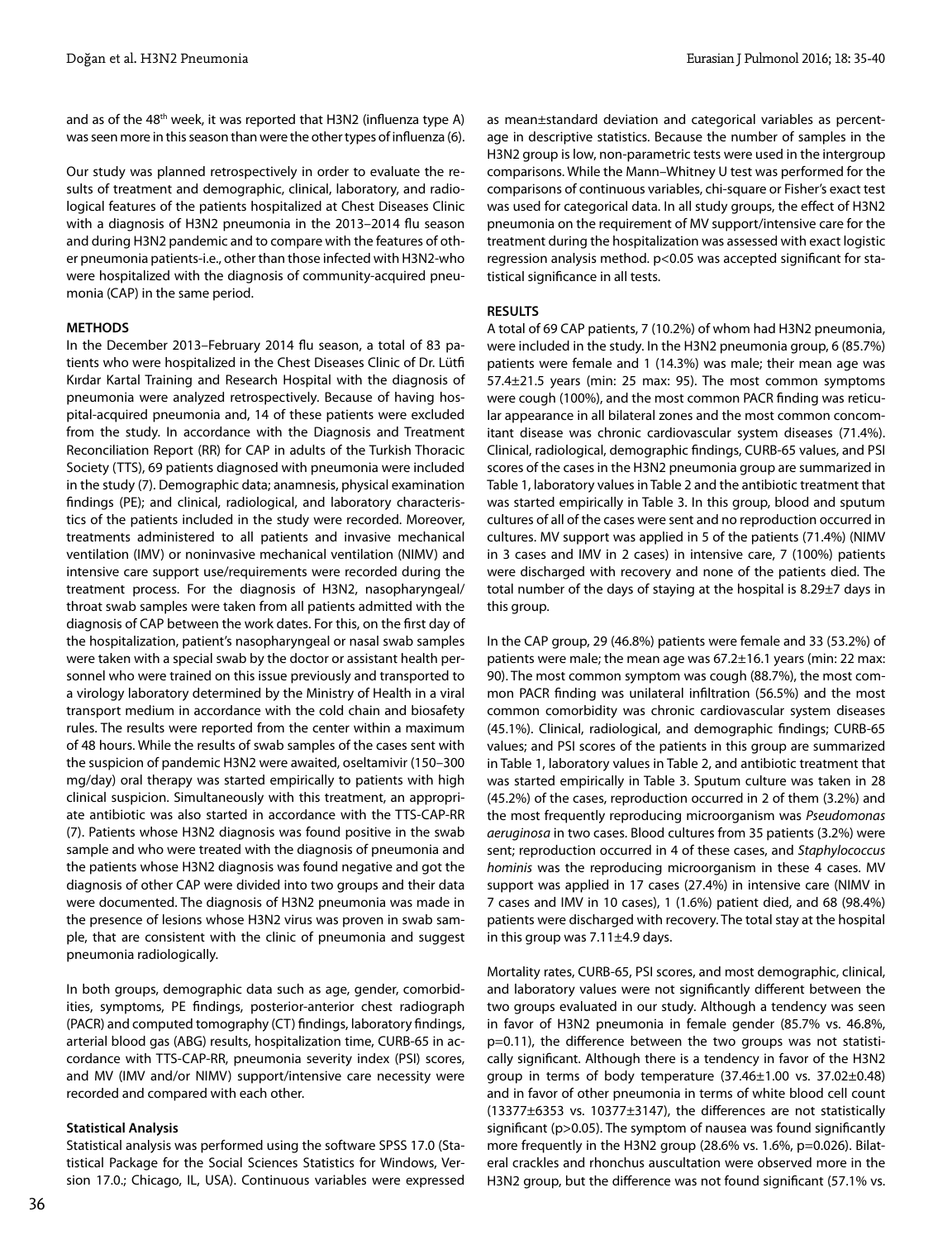| Table 1. Clinical, radiological, and demographic findings of the patients |                                     |                                 |       |  |  |
|---------------------------------------------------------------------------|-------------------------------------|---------------------------------|-------|--|--|
|                                                                           | <b>H3N2</b><br>pneumonia<br>$(n=7)$ | Other<br><b>CAP</b><br>$(n=62)$ | p     |  |  |
| Age (mean±SD)                                                             | $57.4 \pm 21.5$                     | $67.2 \pm 16.1$                 | 0.170 |  |  |
| Gender                                                                    |                                     |                                 |       |  |  |
| Number (F/M)                                                              | 6/1                                 | 29/33                           | 0.052 |  |  |
| Percent (F/M)                                                             | 85.7%/14.3%                         | 46.8%/53.2%                     |       |  |  |
| Smoking (pack-years)                                                      | 12.8                                | 18.5                            | 0.247 |  |  |
| <b>Comorbidities</b>                                                      |                                     |                                 |       |  |  |
| No/Yes                                                                    | 0/7                                 | 12/50                           | 0.204 |  |  |
| <b>Chronic CVS disease</b>                                                | 5(71.4%)                            | 28 (45.1%)                      | 0.301 |  |  |
| Chronic lung disease                                                      | $(42.8\%)$ 19                       | $(30.6\%)$                      | 0.292 |  |  |
| Chronic kidney disease                                                    | $1(14.2\%)$                         | 5(8%)                           | 0.963 |  |  |
| Cerebrovascular disease                                                   | 0                                   | 7 (11.2%)                       | 0.702 |  |  |
| Other                                                                     | $1(14.2\%)$                         | 11 (17.7%)                      | 0.297 |  |  |
| Symptom                                                                   |                                     |                                 |       |  |  |
| Cough                                                                     | 7 (100%)                            | 55 (88.7%)                      | 0.352 |  |  |
| Sputum                                                                    | 7 (100%)                            | 50 (80.6%)                      | 0.204 |  |  |
| Shortness of breath                                                       | 7 (100%)                            | 48 (77.4%)                      | 0.162 |  |  |
| High fever                                                                | 5(71.4%)                            | 30 (48.4%)                      | 0.105 |  |  |
| Nausea and vomiting                                                       | 2(28.6%)                            | $1(1.6\%)$                      | 0.056 |  |  |
| Other                                                                     | 3 (42.9%)                           | 15 (24.2%)                      | 0.452 |  |  |
| <b>Physical examination</b>                                               |                                     |                                 |       |  |  |
| Normal                                                                    | 1 (14.3%)                           | $3(4.8\%)$                      | 0.603 |  |  |
| <b>Bilateral crackles and rhonchus</b>                                    | 4 (57.1%)                           | 14 (22.8%)                      | 0.057 |  |  |
| <b>Bilateral crackles</b>                                                 | $2(28.6\%)$                         | 17 (27.4%)                      | 0.333 |  |  |
| Unilateral crackles                                                       | 0                                   | 15 (24.2%)                      | 0.949 |  |  |
| Rhonchus                                                                  | 0                                   | 11 (17.7%)                      | 0.340 |  |  |
| Decreased breath sounds                                                   | 0                                   | $2(3.2\%)$                      | 0.987 |  |  |
| NBM (/min)                                                                | $23.71 \pm 3.7$                     | $23.1 \pm 5.2$                  | 0.801 |  |  |
| CAB (mmHg)                                                                | $106 \pm 18.7$                      | $93.8 \pm 17.7$                 | 0.055 |  |  |
| SBP (mmHg)                                                                | 127.2±18.7                          | 122.4±24.4                      | 0.460 |  |  |
| DBP (mmHg)                                                                | 72.5±7.1                            | $69.3 \pm 13.1$                 | 0.289 |  |  |
| Fever (°C)                                                                | 37,4±0,4                            | $37\pm1$                        | 0.088 |  |  |
| PACR                                                                      |                                     |                                 |       |  |  |
| Reticular appearance in all<br>bilateral zones                            | 3 (42.9%)                           | $7(11,3\%)$                     | 0,057 |  |  |
| <b>Bilateral focal infiltrates</b>                                        | 3 (42.9%)                           | 12 (19.4%)                      | 0,169 |  |  |
| <b>Bilateral infiltration</b>                                             | 1 (14.3%)                           | 35 (56.5%)                      | 0,049 |  |  |
| Pleural fluid and consolidation                                           | 0                                   | 3(4.8%)                         | 1     |  |  |

 **H3N2 Other pneumonia CAP p (n=7) (n=62)** Thoracic CT not taken  $1 (14.3\%)$  28 (45.2%) 0.225 Reticular appearance in all  $\begin{array}{|c|c|c|c|c|c|c|c|c|} \hline 2 & (28.6\%) & 3 & (4.8\%) & 0.596 \hline \end{array}$ bilateral zones Bilateral focal infiltrates  $\begin{array}{|c|c|c|c|c|c|c|c|c|c|c|c|}\n\hline\n2 (28.6\%) & 10 (16.1\%) & 0.777\n\end{array}$ Unilateral infiltration  $1 (14.8%)$  | 15 (24.2%) | 1 Pleural fluid and consolidation  $\begin{vmatrix} 1 & (14.3\%) & 6 & (9.7\%) \\ 1 & 6 & (9.7\%) & 0.487 \end{vmatrix}$  $CURB-65$  0.86±0.37 1.63±1.1 0.087 PSI score 3.1±0.89 3.5±1.1 0.41 PSI point 90.7±28.2 98.7±34.5 0.55 CAB: Cardiac apex beat; CAP: community-acquired pneumonia; CT: patients (continued)

**Table 1.** Clinical, radiological, and demographic findings of the

computed tomography; CVS: cardiovascular system; DBP: diastolic blood pressure; F: female; M: male; NRM: number of breaths/min; PACR: posterior anterior chest radiograph; PSI: pneumonia severity index; SBP: systolic blood pressure; SD: standard deviation

21.0%, p=0.057). Although reticular pattern was observed more in both PACR and CT in the H3N2 group (PACR 42.9% vs. 11.3%, p=0.057; CT 28.6% vs. 4.8%, p=0.077), the difference was not significant.

Although the frequency of NIMV addition to the treatment showed a tendency in favor of H3N2 pneumonia, the difference was not statistically significant (42.9% vs. 11.3%, p=0.057). In the exact logistic regression analysis carried out to determine the independent variables that were effective on the addition of NIMV or IMV to the treatment in the intensive care unit (ICU), it was seen that H3N2 pneumonia did not have an effect on the endpoint in the univariate analysis (OR=6.41, exact p=0.059), and none of them was effective independently on the endpoint in multivariate analysis (all exact p>0.05).

# **DISCUSSION**

The aim of our study was to evaluate the demographic, clinical, laboratory, and radiological features and treatment results of the H3N2 pneumonia patients who bring an unexpected load to the health system, especially during epidemics, and who have a high morbidity and mortality in the patient group of high risk and to share with the literature by comparing them with the characteristics of other patients hospitalized with the diagnosis of community-acquired pneumonia (CAP) in the same period. In the influenza epidemic period of 2013–2014, a total of 69 patients were hospitalized due to CAP and 7 of them (10.1%) were diagnosed with H3N2 pneumonia. When the clinical, radiological, and laboratory values were compared between H3N2 pneumonia and the other CAP group, no statistically significant differences were found in our study.

Seasonal flu outbreaks are among the major worldwide causes of morbidity and mortality. Studies have shown that 5–20% of the US population is infected with influenza every year and that 3000–49000 people die due to diseases associated with influenza every year (8). In our country, H3N2 cases that were sporadically seen first in the 43rd week of 2013 started an epidemic, in which it was dominant, as of the 48<sup>th</sup> week. A total of 1662 samples were sent to Turkey Influenza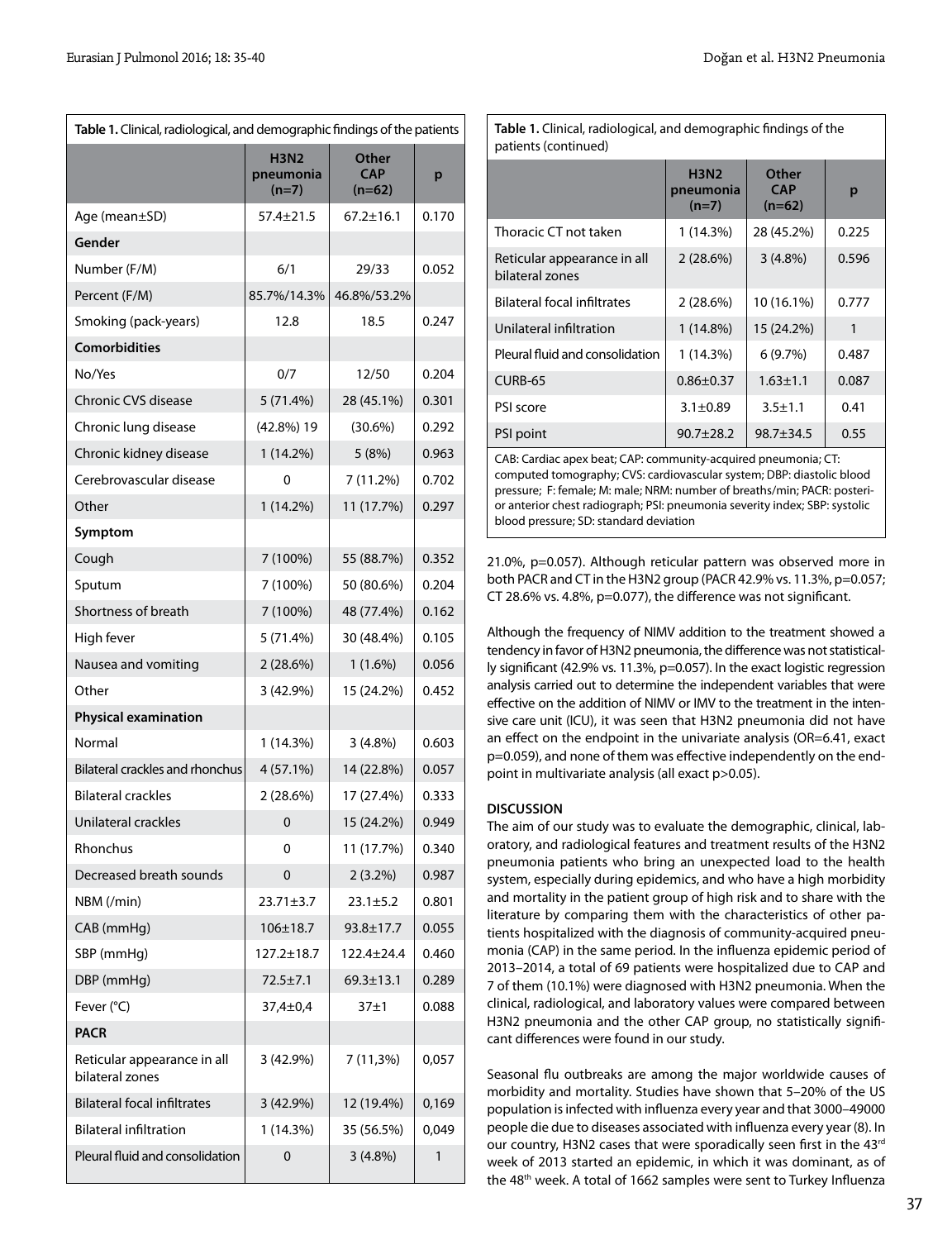| Table 2. Laboratory findings of the patients                           |                                     |                                 |       |  |  |
|------------------------------------------------------------------------|-------------------------------------|---------------------------------|-------|--|--|
|                                                                        | <b>H3N2</b><br>pneumonia<br>$(n=7)$ | Other<br><b>CAP</b><br>$(n=62)$ | p     |  |  |
| Hemoglobin (g/dL)                                                      | $11.6 \pm 2.1$                      | $13.8 + 12$                     | 0.438 |  |  |
| Hematocrit (%)                                                         | $34.9 \pm 6.2$                      | $36.9 \pm 6.1$                  | 0.544 |  |  |
| White blood cell (/µl)                                                 | 10377±3146                          | 14334±6358                      | 0.071 |  |  |
| Platelets (/µL)                                                        | 237000±55818 252168±140289<br>0.655 |                                 |       |  |  |
| Sedimentation (mm/h)                                                   | 58±36.6                             | $59.2 + 25.4$                   | 0.889 |  |  |
| Serum-reactive protein (mg/L)                                          | 139±130.5                           | 155.4±120.2                     | 0.711 |  |  |
| <b>INR</b>                                                             | $1.4 + 0.98$                        | $1.3 + 0.5$                     | 0.314 |  |  |
| Urea (mg/dL)                                                           | 49±33.3                             | 65.8±44                         | 0.315 |  |  |
| Creatinine (mg/dL)                                                     | $1.6 + 2.3$                         | $1.2 + 0.9$                     | 0.538 |  |  |
| Sodium (mEq/L)                                                         | $133 + 3.6$                         | $135 + 4.3$                     | 0.364 |  |  |
| Potassium (mEq/L)                                                      | $4.3 \pm 1.2$                       | $4.3 + 0.6$                     | 0.605 |  |  |
| Calcium (mEq/L)                                                        | $8.7 + 0.7$                         | $8.5 + 0.7$                     | 0.992 |  |  |
| Chloride (mEq/L)                                                       | $96.1 + 5$                          | $100 + 4.7$                     | 0.116 |  |  |
| Total protein (g/dL)                                                   | $6.5 \pm 0.7$                       | $6.6 \pm 0.8$                   | 0.681 |  |  |
| Albumin (g/dL)                                                         | $3.4 \pm 0.6$                       | $3.4 + 0.6$                     | 0.894 |  |  |
| Alanine transaminase (U/L)                                             | $17.8 \pm 12.6$                     | $24.5 + 22$                     | 0.320 |  |  |
| Aspartate transaminase (U/L)                                           | 47.4±70                             | $32.7 \pm 28.3$                 | 0.788 |  |  |
| Procalcitonin (mg/L)                                                   | $0.066 \pm 0.0056$                  | $4.89 \pm 10.2$                 | 0.195 |  |  |
| Arterial blood gas values                                              |                                     |                                 |       |  |  |
| pH                                                                     | 7.37±0.09                           | 7.43±0.06                       | 0.160 |  |  |
| PaO <sub>2</sub> (mmHg)                                                | $45 + 9.7$                          | $52.8 \pm 10.1$                 | 0.133 |  |  |
| PaCO <sub>2</sub> (mmHg)                                               | 45.5±16.2                           | 38.4±10.7                       | 0.247 |  |  |
| $HCO3$ (mEq/L)                                                         | $26.1 \pm 9.7$                      | $25.4 \pm 6.4$                  | 0.878 |  |  |
| Oxygen saturation (%)                                                  | 78.9±12.9                           | $85.7 \pm 11$                   | 0.119 |  |  |
| CAP: Community-acquired pneumonia: INR: international normalized ratio |                                     |                                 |       |  |  |

| Table 3. Initiated empirical antibiotics of the cases          |                                     |                        |  |  |  |
|----------------------------------------------------------------|-------------------------------------|------------------------|--|--|--|
|                                                                | <b>H3N2</b><br>pneumonia<br>$(n=7)$ | <b>CAP</b><br>$(n=62)$ |  |  |  |
| Injectable third generation cephalosporin                      | $3(42.9\%)$                         | 8 (12.9%)              |  |  |  |
| Injectable third generation cephalosporin<br>$+$ oralmacrolide | 2(28.6%)                            | 37 (59.7%)             |  |  |  |
| Moxifloxacin                                                   | 1(14.3%)                            | 12 (19.4%)             |  |  |  |
| Oral second-generation cephalosporins                          | 1(14.3%)                            | $2(3.2\%)$             |  |  |  |
| Other                                                          | o                                   | $3(4.8\%)$             |  |  |  |
| CAP: Community-acquired pneumonia                              |                                     |                        |  |  |  |



**Figure 1. a, b.** The reticular appearance in all bilateral zones chest radiograph of cases diagnosed with H3N2 pneumonia (a). Bilateral diffuse interstitial pattern in parenchymal sections in computed tomography of the patients with H3N2 pneumonia (b)

Laboratory of Public Health Center and the National Influenza Reference Laboratory of İstanbul School of Medicine and 195 of them were identified as influenza. Of these, 172 (88%) were classified as H3N2 (9).

We determined the prevalence of H3N2 pneumonia as 10.1% in all pneumonia patients treated in our clinic. Apisarnthanarak et al. (10) examineda total of 145 cases in the study to compare the risk factors of patients with H3N2 and H5N1 pneumonia and reported that the mean age of the patients with H3N2 pneumonia was 72; the proportion of males was 50%; the proportion of females was 50%; the first distinct symptoms of the majority of the cases (90%) were lung symptoms such as cough, phlegm, and shortness of breath; and the concomitant diseases were lung diseases (50%), diabetes mellitus (30%), cardiovascular diseases (20%), and cerebrovascular diseases (10%), and they also reported a close-ratio (7%) to our study in terms of the incidence of H3N2 pneumonia in their study. In our study, the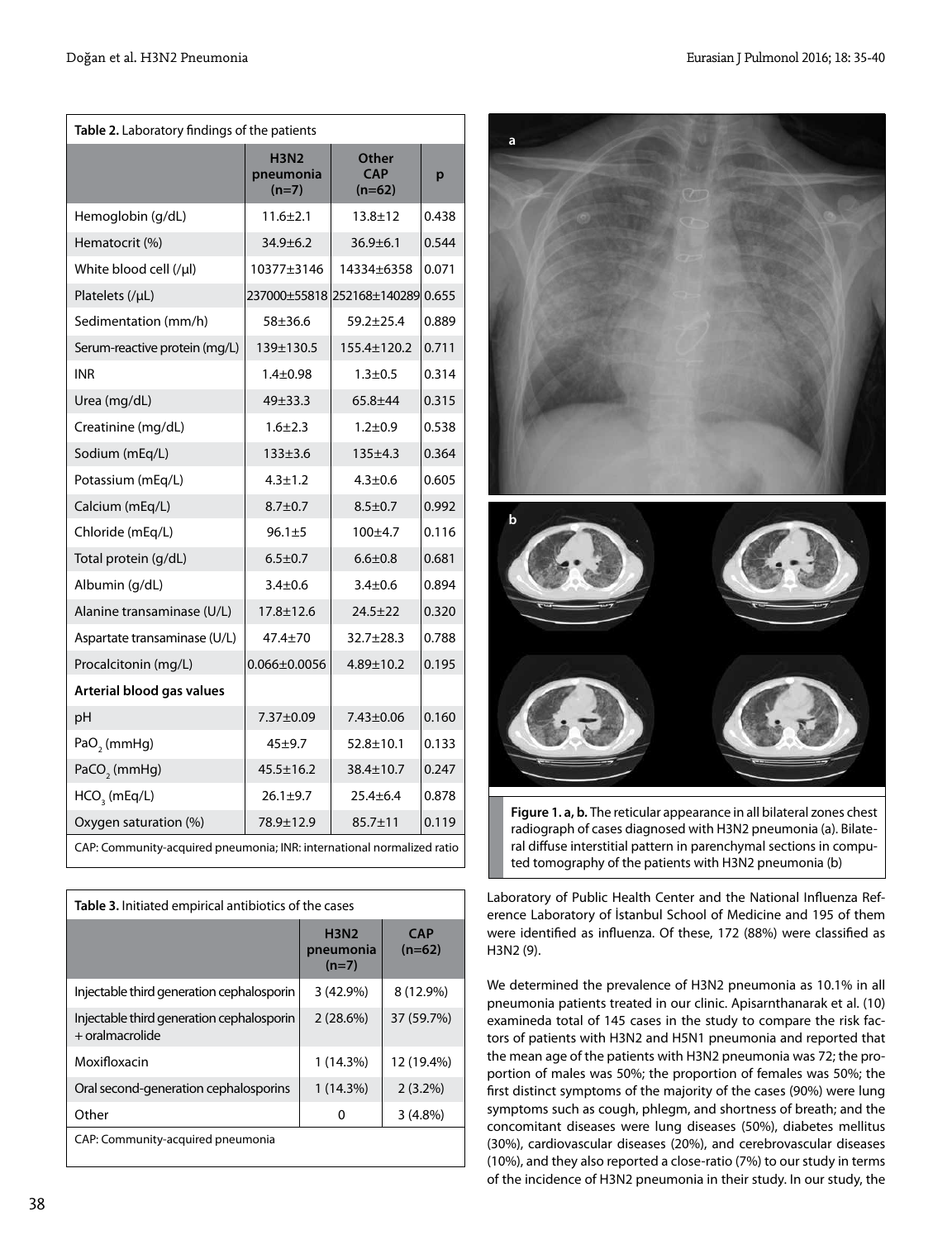average age of patients with H3N2 pneumonia was 57.4; the proportion of males was 14.3%; the proportion of female patients was 85.7%; the most common symptoms were cough (88.7%), sputum (80.6%), and dyspnea (77.4%); and the most common comorbidities were chronic cardiovascular system diseases (71.4%), chronic lung diseases (42.8%), and chronic kidney diseases (14.2%).

Pulmonary complications of viral pneumonia can be grouped under four main headings. These are primary viral pneumonia, bacterial pneumonia developing secondary to viral infection, viral pneumonia developing in immunosuppressed patients, and acute exacerbation of chronic obstructive pulmonary disease due to viral agents. The predominant radiological finding in primary viral pneumonia is in the form of bilateral interstitial or patchy infiltration areas (11). In our study, 7 of a total of 69 pneumonia cases were diagnosed with primary H3N2 pneumonia. When the chest radiographies of our cases were examined, it was observed that predominant radiological pattern was bilateral interstitial involvement consistent with the literature (Figure 1). In PACR, the rate of bilateral reticular appearance was 46.9%, and in thoracic CT, this rate was 28.6%. There are not many studies on radiological findings of H3N2 pneumonia in the literature. In a study they conducted with H1N1 pneumonia patients, Agarwal et al. (12) found bilateral involvement on chest radiograph of all 14 patients who had severe respiratory failure and needed MV at the time of admission. Similar to this result, involvement was bilateral on chest radiographs of 3 H3N2 pneumonia patients who needed the support of NIMV in our study as well.

Although the frequency of NIMV addition to the treatment showed a tendency in favor of the H3N2 pneumonia group, the difference between was not statistically significant in the exact logistic regression analysis. In the study where they compared the patients with H1N1 and H3N2 pneumonia, Yang et al. (13) could not identify clinically significant difference between the groups, but they found a more severe inflammatory response in H3N2 pneumonia with the measurement results of interleukin and chemokine. In the article where they reported 2 patients who they followed in ICU due to H3N2 pneumonia diagnosis and the development of acute respiratory distress syndrome (ARDS), Peris et al. (14) expressed that flu-like symptoms in patients with H3N2 could not always progress in a mild and self-limiting picture and that the patient could be followed in ICU due to serious complications at older ages and according to underlying medical conditions and these patients could even be lost. In this case report, they lost one of two patients with H3N2 pneumonia and ARDS; they also reported that H3N2 virus could lead to diffuse alveolar damage; necrosis in bronchi, bronchioles, and epithelium; and severe inflammation in airways. We have not found a study comparing the mortality between H3N2 pneumonia and other CAP in the literature; when the studies in the form of case reports were examined, we saw that H3N2 pneumonia cases could remain quite mortal. In March 2012, it was reported to United States Disease Prevention and Control Center that 3 H3N2 pneumonia cases in the same family applied to the medical institution with the complaints of fever, shortness of breath and bloody sputum, patients were infected with the H3N2 virus and died after the development of co-infection with staphylococcus aureus, and it was also remarked that H3N2 virus infection could have a high mortality (15).

The most important limitation of our study is that it is not statistically strong enough because of the small number of cases, espe-

cially in the H3N2 pneumonia group. This is because the study was planned to be single centered and retrospective.

#### **CONCLUSION**

In this study, the number of cases in this group remained limited because the cases diagnosed with pneumonia only radiologically/clinically and the patients with a certain diagnosis of H3N2 pneumonia as a result of the nasopharyngeal/throat swab were included in H3N2 pneumonia group. Though we could not reach certain judgments with a limited number of patients, in the study where we compared CAP and H3N2 pneumonia, we did not detect a statistically significant difference between the radiological and laboratory values in two groups. In this regard, there is a need for multicenter studies with more patients.

**Ethics Committee Approval:** Ethics committee approval was received for this study from the ethics committee of local ethic committee.

**Informed Consent:** Written informed consent was obtained from patients who participated in this study.

**Peer-review:** Externally peer-reviewed.

**Author Contributions:** Concept - C.D., B.Ç., S.Ş.C.; Design - C.D., S.G., E.P.T.; Supervision - B.Ç., B.M.S., S.Ş.C.; Resources - S.G., E.T.P., A.F.; Materials - E.T.P., A.F.; Data Collection and/or Processing - B.M.S., S.G., A.F.; Analysis and/or Interpretation - B.Ç., S.Ş.C.; Literature Search - B.M.S.; Writing Manuscript - C.D., B.Ç.; Critical Review - S.Ş.C., B.M.S.

**Conflict of Interest:** No conflict of interest was declared by the authors.

**Financial Disclosure:** The authors declared that this study has received no financial support.

#### **REFERENCES**

- 1. Hatipoğlu ON. Viral Pnömoniler. (In): Özlü T, Metintaş M, Karadağ M, Kaya A. Editör. Solunum Sistemi ve Hastalıkları. 1.Baskı. İstanbul: İstanbul Tıp Kitabevi; 2010.s.915-8.
- 2. Deyde VM, Xu X, Bright RA, Shaw M, Smith CB, Zhang Y, et al. Surveillance of resistance to adamantanes among influenza A (H3N2) and A (H1N1) viruses isolated worldwide. J Infect Dis 2007; 196: 249-57. **[\[CrossRef\]](http://dx.doi.org/10.1086/518936)**
- 3. Fox JP, Cooney MK, Hall CE, Foy HM. Influenza virüs infections is Seattle families, 1975-1979. II. Pattern of infection in invaded households andrelation of age and prior antibody to occurrence of infection and related illness. Am J Epidemiol 1982; 116: 228-42.
- 4. Glezen WP, Couch RB. Interpandemic influenza in the Houston area, 1974-76. N Engl J Med 1978; 298: 587-92. **[\[CrossRef\]](http://dx.doi.org/10.1056/NEJM197803162981103)**
- 5. Bridges CB, Winquist AG, Fukuda K, Cox NJ, Singleton JA, Strikas RA. Prevention and control of influenza: recommendations of the Advisory Committee on Immunization Practices (ACIP). MMWR Recomm Rep 2000; 49: 1-38.
- 6. Türkiye Halk Sağlığı Kurumu, Bulaşıcı Hastalıklar Daire başkanlığı Haftalık İnfluenza sürveyans raporu (28 Nisan – 4 Mayıs 2014). Erişim tarihi:10 Ağustos 2014. Available from: http://www.thsk.gov.tr/Dosya/bulasici-hastaliklar-db/grip/influenza\_Raporu\_18\_Hafta.pdf.
- 7. Türk Toraks Derneği: Erişkinlerde Toplumda Gelişen Pnömoni Tanı ve Tedavi Uzlaşı Raporu. Turk Thorac J 2009; 10 (Suppl 9): 1-12.
- 8. Biggerstaff M, Cauchemez S, Reed C, Gambhir M, Finelli L. Estimates of the reproduction number for seasonal, pandemic and zoonotic influenza: a systematic review of the literature. BMC Infect Dis 2014; 14: 480. **[\[CrossRef\]](http://dx.doi.org/10.1186/1471-2334-14-480)**
- 9. Grip platformu. Erişim tarihi: 20 Eylül 2014. Available from: http://www. gripplatformu.com/Grip%20Platformu%20Bulten-1-2014.pdf.
- 10. Apisarnthanarak A, Puthavathana P, Mundy MD. Risk factors and outcomes of influenza A (H3N2) pneumonia in an area where avian influenza (H5N1) isendemic. Infect Control Hosp Epidemiol 2007; 28: 479-82. **[\[CrossRef\]](http://dx.doi.org/10.1086/513724)**
- 11. Rothberg MB, Haesler SD, Brown RB. Complicationsof viral influenza. Am J Med 2008; 121: 258-64. **[\[CrossRef\]](http://dx.doi.org/10.1016/j.amjmed.2007.10.040)**